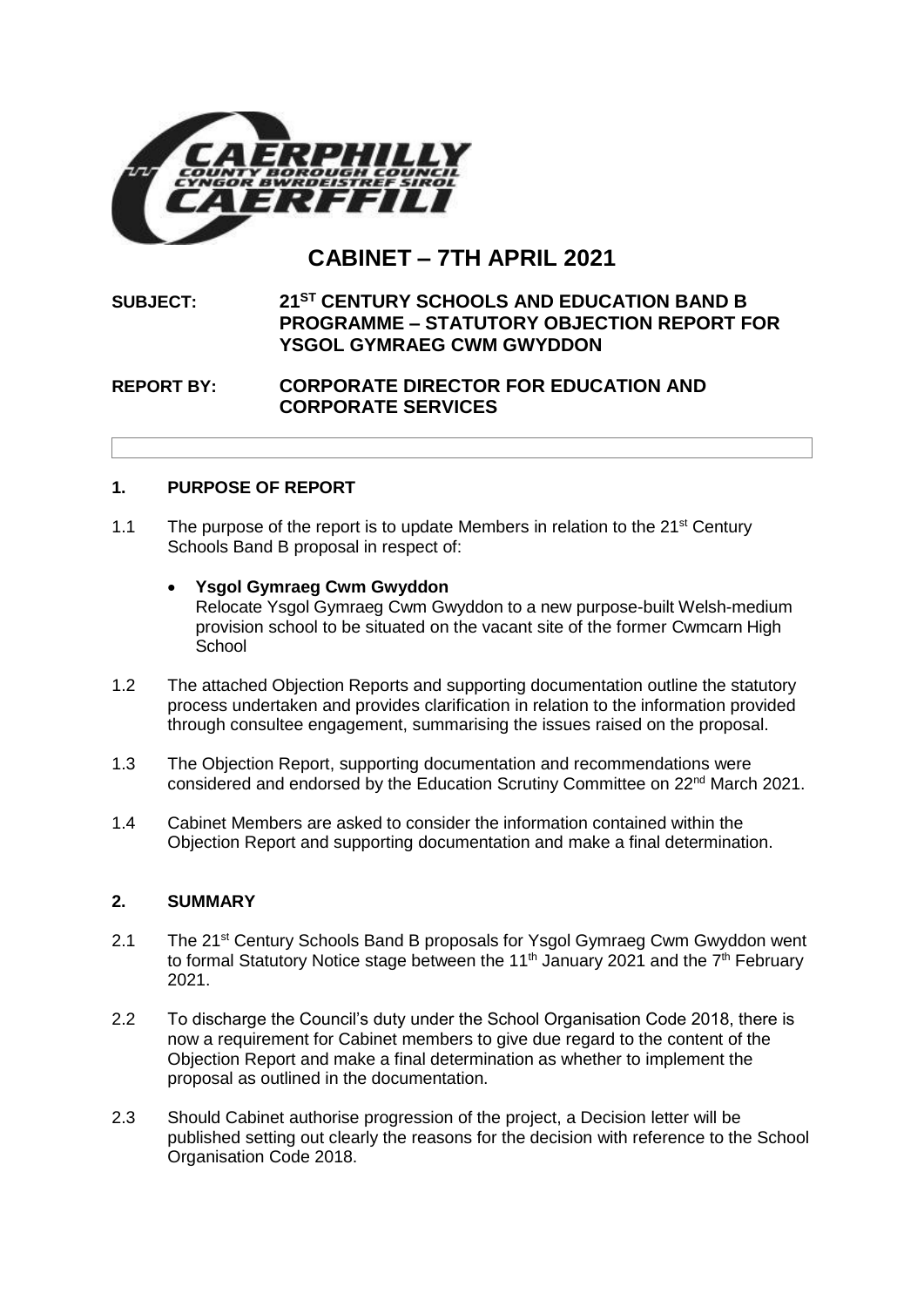2.4 A full Business Case will then be submitted to Welsh Government.

# **3. RECOMMENDATIONS**

- 3.1 Members are asked to:
	- a) To seek a final determination by Cabinet Members on the recommendations made within the Objection Report to progress to implementation phase.

# **4. REASONS FOR THE RECOMMENDATIONS**

4.1 To ensure that Members are updated on the progress of the 21<sup>st</sup> Century Schools and Colleges programme prior to making a final determination in respect of the Ysgol Gymraeg Cwm Gwyddon proposal and publish a Decision Letter in accordance with the requirements of the School Organisation Code 2018.

# **5. THE REPORT**

#### 5.1 **Band B**

- 5.1.1 The key aims of the 21st Century Schools and Education Band B investment programme, outlined by WG, is to:
	- Reduce the number of poor condition schools.
	- Ensure that we have the right size schools in the right location, providing enough places to deliver Welsh and English medium education.
	- Ensure the effective and efficient use of the educational estate for use by both Schools and the wider Community.
- 5.1.2 The first two schemes identified as priority for Phase 1 of the Band B programme are the expansion of Trinity Fields Special School and the relocation and expansion of Ysgol Gymraeg Cwm Gwyddon.
- 5.1.3 Further to Cabinet approval gained 9<sup>th</sup> December 2020, a Statutory Notice for the Ysgol Gymraeg Cwm Gwyddon proposal was published, and the formal objection period ran between 11<sup>th</sup> January 2021 and 7<sup>th</sup> February 2021. All documentation was published in Welsh and English, complying with the requirements of the Welsh Language Standards. Information was also available in other languages and formats on request.
- 5.1.4 A prescribed list of recipients as outlined in the School Organisation Code 2018 were written to and a Statutory Notice was published electronically on the Council's website.
- 5.1.5 Hardcopies of the Statutory Notice were made available to the school and displayed in the school foyer, entrance gates and in close proximity to the proposed land for the developments, namely the North and South entrances to the former Cwmcarn High site. In addition, the school's internal communication network with parents and pupils was used to raise awareness of the process and publication of the Statutory Notice.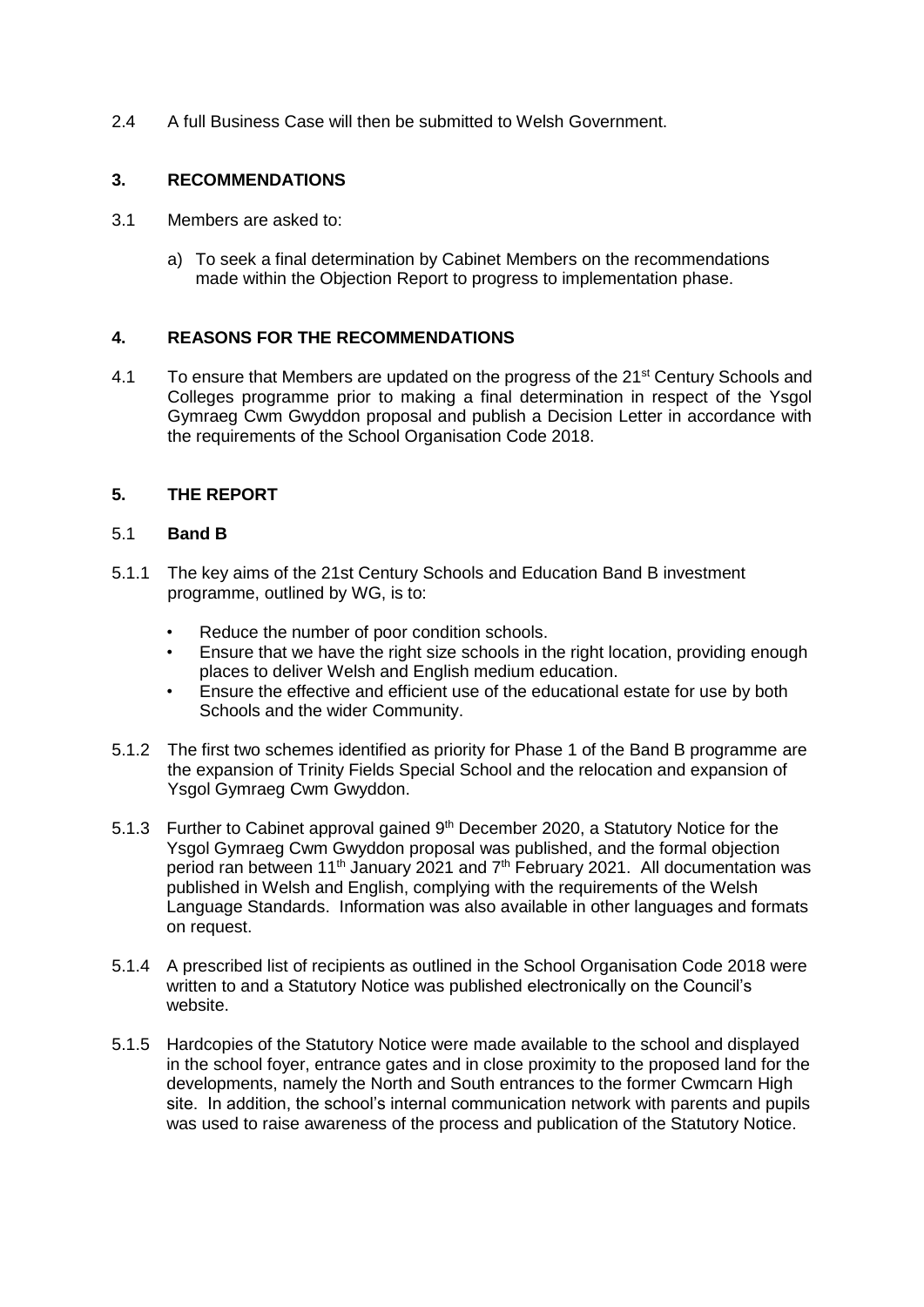- 5.1.6 In light of the Covid restrictions imposed at the time of publication, Welsh Government issued a modification to the School Organisation Code 2018 which temporarily modifies section 4.1 of the Code in respect of the manner of publication of the statutory notice, as if the references to "school day" to now include a day on which there would have been a school session, but for any restriction on the attendance of pupils at the school in connection with the prevalence of coronavirus. Welsh Government confirmed that if a school was open to support keyworker or vulnerable pupils, as in the case of all the schools in Caerphilly, this would also be accepted as a 'school day' for the purposes of discharging this requirement under the code.
- 5.1.7 The Statutory Notice was published on a school day and consultees were given 28 days to respond to the document, with at least 15 of these being school days as defined by Section 579 of the Education Act 1996.
- 5.1.8 The objection period opened on Monday 11<sup>th</sup> January 2021 (a school day) and concluded at midnight on Sunday  $7<sup>th</sup>$  February 2021 to provide adequate time for response and conscientious consideration has been given to any responses received.
- 5.1.9 Under Section 49 of the School Standards and Organisation (Wales) Act 2013 when objections have been received proposers must publish a summary of the statutory objections and the proposer's response to those objections ("the Objection Report". The Objection Report in relation to the Ysgol Gymraeg Cwm Gwyddon proposal has been compiled and attached as an annex to this report.
- 5.1.10 The Objection Report and Decision Notice will be published electronically on the 21<sup>st</sup> Century Schools page on the Council's website. Hard copies will be available on request.

#### 5.2 **Conclusion**

Pursuant to the requirements of the School Organisation Code 2018, the formal statutory objection period has now concluded in relation to the Ysgol Gymraeg Cwm Gwyddon proposal and this report has been compiled to provide members with the necessary information to make an informed decision as to the final determination in relation to the proposal.

#### **6. ASSUMPTIONS**

6.1 No assumptions have been made in relation to this report as it merely updates on the progress of individual projects.

#### **7. SUMMARY OF INTEGRATED IMPACT ASSESSMENT**

7.1 It is the recommendation of this Integrated Impact Assessment and in line with the processes outlined in the School Organisation Code 2018 that Members endorse the proposal to relocate Ysgol Gymraeg Cwm Gwyddon to a new purpose-built Welshmedium provision school to be situated at the former Cwmcarn High School site.

The information gathered and reviewed as part of this IIA and through the consultation phase and formal objection period demonstrate the growing demand for Welsh medium education and the benefits of providing this through a single,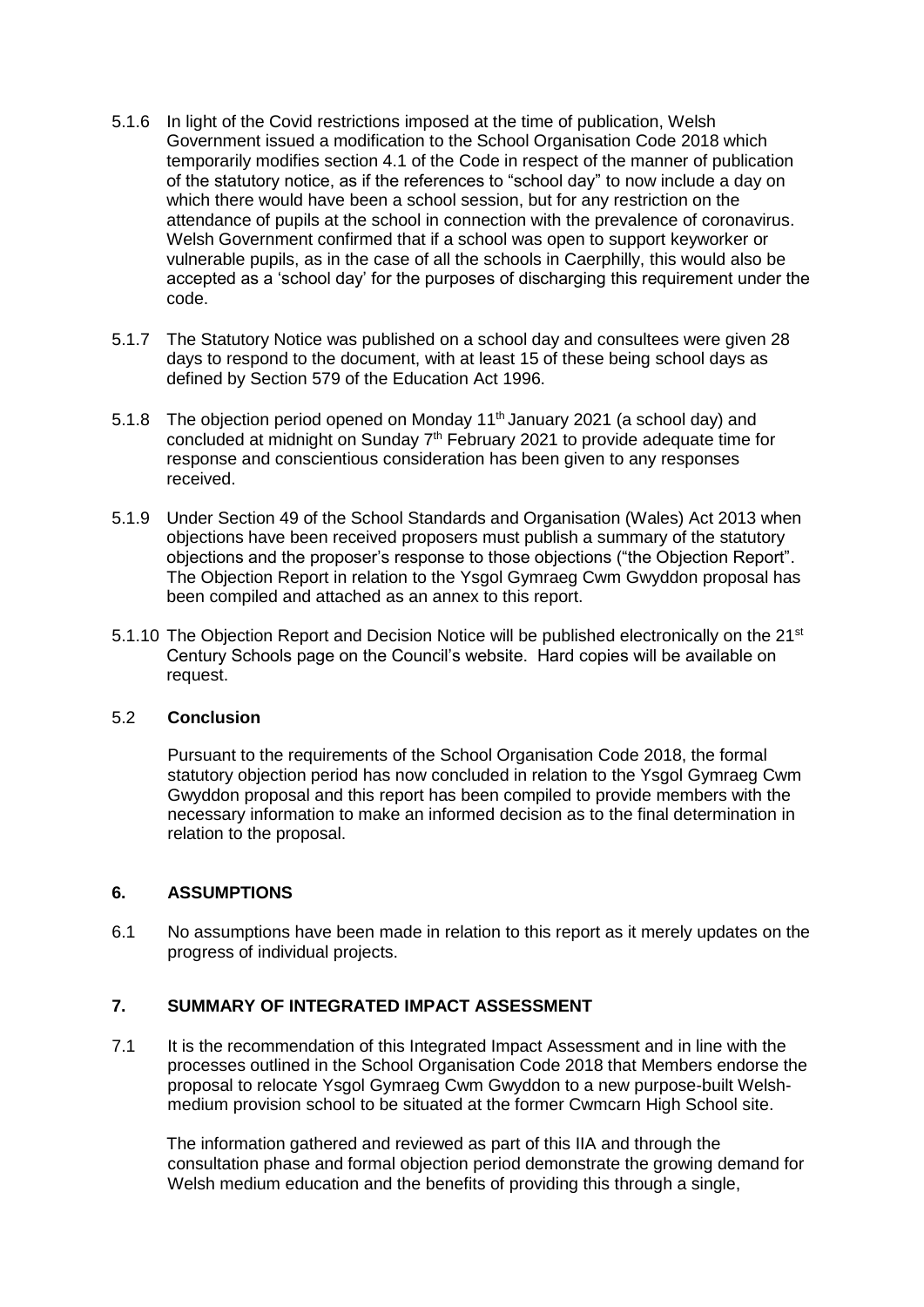integrated facility in the Islwyn East area. Whilst concerns relating to the proposed location (Cwmcarn High School) and the impact on the local community in relation to English medium secondary provision has been identified, supporting evidence provided as part of the Consultation Report and Objection Report clearly establish that investment as proposed into a Welsh medium primary provision is warranted.

Therefore, Cabinet Members are asked to consider this Integrated Impact Assessment alongside the Objection Report and provide a final determination in support of progressing to full implementation of the project which involves full business case submission to Welsh Government and Property Services undertaking their full statutory planning application process

#### **[Link to full Integrated Impact Assessment](https://www.caerphilly.gov.uk/CaerphillyDocs/Consultations/Integrated-Impact-Assessment-(Cwm-Gwyddon).aspx)**

#### **8. FINANCIAL IMPLICATIONS**

- 8.1 Members have previously agreed to earmark a total of £6.975m for Band B of the 21st Century Schools & Colleges Programme.
- 8.2 Phase 1 of the programme, YGG Cwm Gwyddon and expansion of totals £9,632,127. The Authority's contribution within this sum is £3,266,332.

#### **9. PERSONNEL IMPLICATIONS**

9.1 These will be dependent on specific proposals and have been considered as part of the consultation process.

#### **10. CONSULTATIONS**

10.1 The draft report was distributed as detailed below. All comments received have been reflected in this version of the report.

#### 10.2 **SCRUTINY COMMITTEE COMMENTS**

Members received contributions from a parent governor at Ysgol Gymraeg Cwm Gwyddon, one of the Ward Members Cllr Whitcombe, a Cwmcarn resident and a presentation from the 21<sup>st</sup> Century Schools Manager.

One Member asked about future expansion opportunities for English-language provision on the site. The 21st Century Schools Manager advised that there was no evidence to suggest there was a need for expansion of English-medium schools. It was explained that there was adequate provision to accommodate catchment demand and that there were surplus places in both Primary and Secondary provision.

The 21st Century Schools Manager also provided a response in relation to a matter raised in the presentation by the Cwmcarn resident regarding lack of financial investment for English Medium Schools within the locality. It was confirmed that there had been an investment of circa £6.2m into the English Medium schools over the last ten years.

Following consideration and discussion the Education Scrutiny Committee by a majority present, and in noting in that there were fourteen votes for, no abstentions